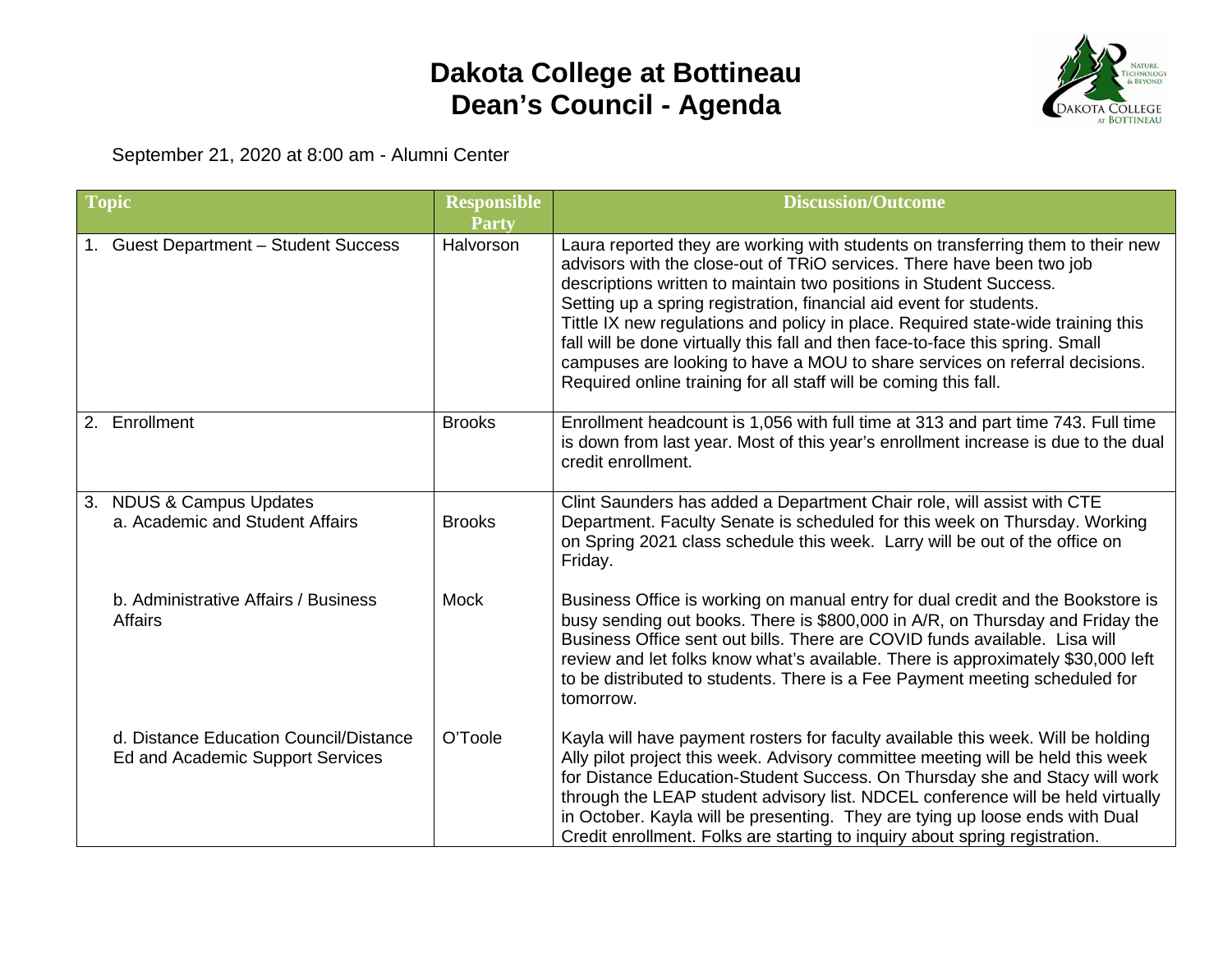## **Dakota College at Bottineau Dean's Council - Agenda**



| e. Public Affairs Council                         | Hageness | Conducting video recording on Wednesday and Thursday this week. Working<br>on digital and banner ads, want to have them running the first week of October.                                                                                                                                                                                                                                                                                                                                                                                              |
|---------------------------------------------------|----------|---------------------------------------------------------------------------------------------------------------------------------------------------------------------------------------------------------------------------------------------------------------------------------------------------------------------------------------------------------------------------------------------------------------------------------------------------------------------------------------------------------------------------------------------------------|
| f. Athletics                                      | Gorder   | LRSC canceled the softball scrimmage last Saturday due to contact tracing<br>affecting a number of their players. Coach Smith replaced it with a scrimmage<br>at Dawson. Volleyball is doing an intra squad scrimmage on Friday night.<br>Question addressed on Canadian students going home for American<br>Thanksgiving. Based on current ND DoH requirements, when they return, they<br>would need to test within 48 hours of their return and quarantine until results are<br>available. Men's and women's hockey have a number of games scheduled. |
| h. Chancellor's Cabinet / Dean's Update           | Migler   | The CTE Center in Minot is one more step closer to reality. Minot Area<br>Development has recommended \$800,000 toward the purchase price of the<br>building. This will be on the agenda for the Minot City Council this evening.<br>Discussions are in process with Trinity to assist in funding the remainder of the<br>purchase price. This will provide an opportunity for DCB to have a CTE center<br>in Minot.                                                                                                                                    |
|                                                   |          | University System-wide COVID testing is encouraged weekly. The next testing<br>on DCB campus will be Friday, September 21. St. Andrews nursing will assist<br>our nursing with continued testing. They are working on a regular schedule. All<br>of the on-campus isolations and self-quarantines are complete. There are a few<br>off-campus.                                                                                                                                                                                                          |
| 4.<br>Other<br>a. Emergency Risk Management (ERM) | Migler   | <b>Click Here for Attachments</b>                                                                                                                                                                                                                                                                                                                                                                                                                                                                                                                       |
|                                                   |          | On the list because they have the potential to have serious risk to the college.<br>Remove - Improve and refine annual budget process<br>Leave - Emergency Management Plan - Continuity of Operations Plan<br>will be added.<br>Leave - Fundraising needs to continually be improved.<br>Leave – Retention and Graduation, graduation rates are low and need to<br>be improved.<br>Leave - Improve and Enhance IT security                                                                                                                              |